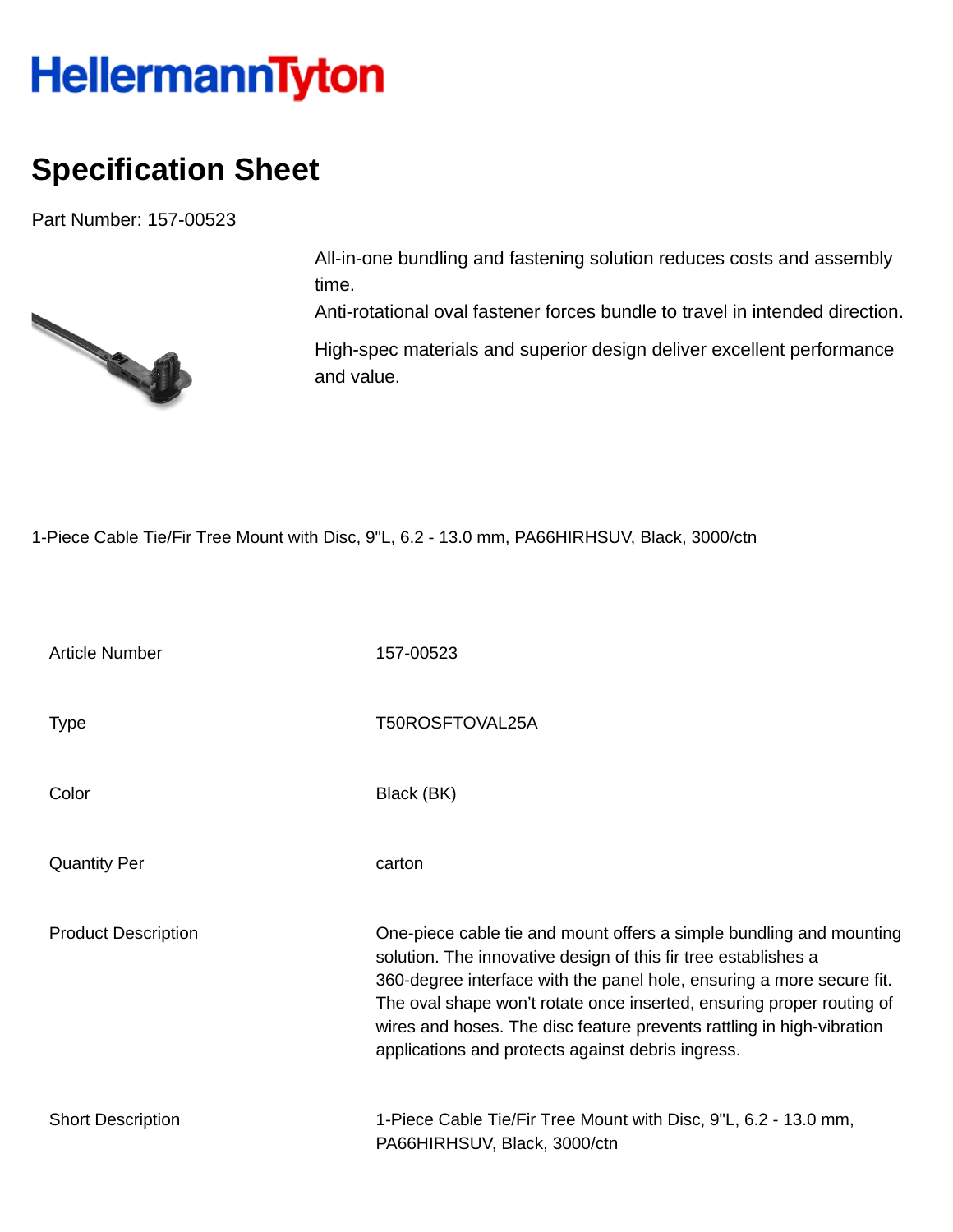| Minimum Tensile Strength (Imperial)   | 50.0                    |  |
|---------------------------------------|-------------------------|--|
| Minimum Tensile Strength (Metric)     | 222.4                   |  |
| Length L (Imperial)                   | 9.03                    |  |
| Length L (Metric)                     | 229.3                   |  |
| Offset Length (Imperial)              | 0.98                    |  |
| <b>Offset Length (Metric)</b>         | 25.0                    |  |
| <b>Fixation Method</b>                | Fir Tree for oval holes |  |
| <b>Identification Plate Position</b>  | none                    |  |
| Releasable Closure                    | <b>No</b>               |  |
| Variant                               | <b>Outside Serrated</b> |  |
| Width W (Imperial)                    | 0.19                    |  |
| Width W (Metric)                      | 4.7                     |  |
| <b>Bundle Diameter Min (Imperial)</b> | 0.08                    |  |
| <b>Bundle Diameter Min (Metric)</b>   | 2.0                     |  |
| <b>Bundle Diameter Max (Imperial)</b> | 1.97                    |  |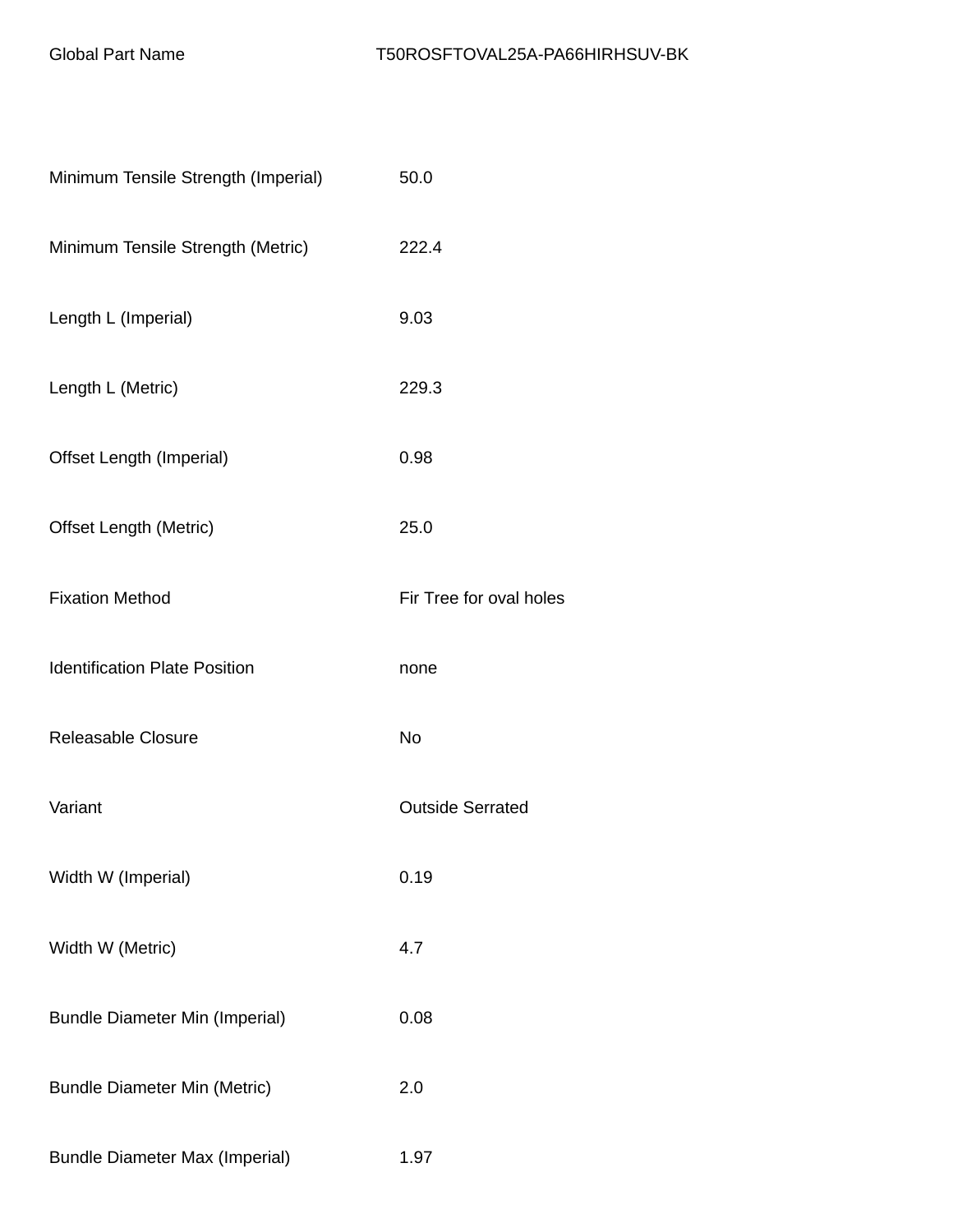| <b>Bundle Diameter Max (Metric)</b>     | 50.0                                                    |
|-----------------------------------------|---------------------------------------------------------|
| Height H (Imperial)                     | 0.52                                                    |
| Height H (Metric)                       | 13.15                                                   |
| Panel Thickness Min (Imperial)          | 0.023                                                   |
| Panel Thickness Max (Imperial)          | 0.27                                                    |
| Panel Thickness Min (Metric)            | 0.6                                                     |
| Panel Thickness Max (Metric)            | 6.75                                                    |
| Mounting Hole Diameter D (Imperial)     | 0.24 x 0.48 " 0.25 x 0.50 " 0.25 x 0.51 " 0.27 x 0.47   |
| Mounting Hole Diameter D (Metric)       | 7.0 x 12.0 mm 6.5 x 13.0 mm 6.2 x 12.2 mm 6.5 x 12.5 mm |
| Mounting Hole Diameter D Min (Imperial) | 0.24                                                    |
| Mounting Hole Diameter D Max (Imperial) | 0.51                                                    |
| Mounting Hole Diameter D Max (Metric)   | 13.0                                                    |
| Disc Diameter (Metric)                  | 17.63 x 23.63                                           |
| Disc Diameter (Imperial)                | $0.69 \times 0.93$                                      |